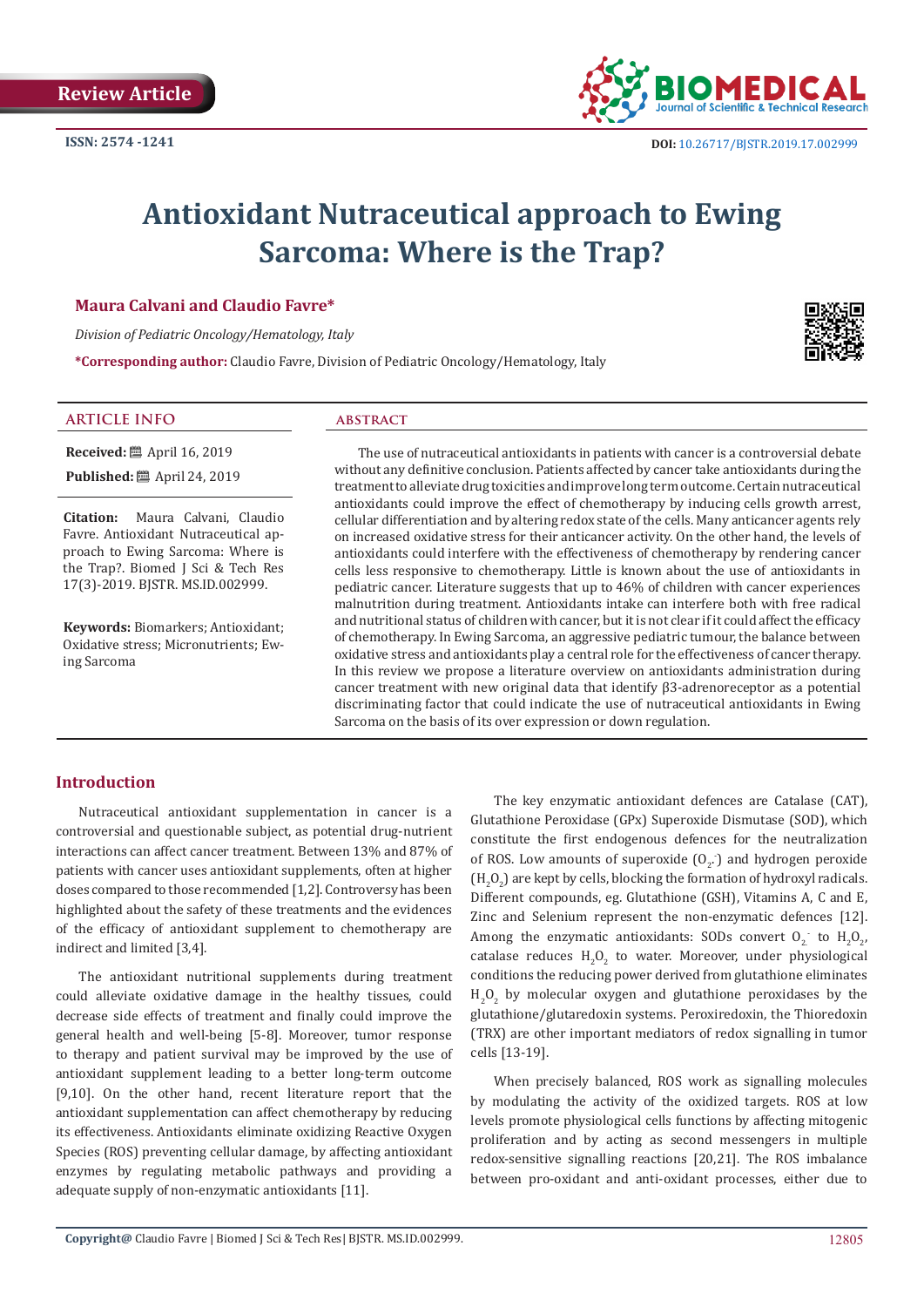**Volume 17- Issue 3** DOI: [10.26717/BJSTR.2019.17.002999](http://dx.doi.org/10.26717/BJSTR.2019.17.002999)

excessive ROS production or to decreased scavenging contribute, could lead to an uncontrolled increase of ROS levels that has been considered a common pathway for the onset and progression of many pathologies including cancer, diabetes, neurodegenerative diseases and atherosclerosis. The underlying mechanisms are not yet completely understood. This state of disequilibrium is called 'oxidative stress' and can activate all cell pathways involved in cancer progression [12,22]. A "mild" oxidative stress is normally associated with malignant tumour-progression. Cancer cells usually exhibit mitochondrial genomic instability, responsible for metabolic malfunctions and increased production of ROS. Redoxsensitive transcription factors, such as

Nuclear Factor Erythroid 2-Related Factor-2 (NRF2) and the Hypoxia Inducible Factor (HIF-1) once activated, improve antioxidants activities and by increasing cell-survival molecules (Bcl-2 and Akt) [23,24].

#### **The vision of Pediatric Oncologists**

Pediatric oncologists have expressed concerns about the supplementation of antioxidants in children with cancer because it could interfere with the anti-tumor activity of conventional therapies [7]. A large proportion of children undergoing treatment for leukaemia, lymphoma and solid tumours suffers from an inadequate growth and a state of malnutrition. The malnutrition in children (6%–50%) depends on the type, stage and location of the tumour [25,26]. For pediatric cancer the debate remains open: should paediatric oncologists provide adequate antioxidant intake, which is essential for normal cellular homeostasis and growth, thereby risking a potential reduction of the effectiveness of anti-cancer therapy, or should not? In this review we evaluate the possible antioxidant supplementations in patients with Ewing Sarcoma (ES). This report will recapitulate available information concerning the pathophysiological role of ROS and antioxidants in cancer and propose a hypothesis concerning a new role of β3-Ars as sensor for the use of antioxidants in Ewing Sarcoma.

#### **Current Data on the use of Nutraceutical Antioxidants**

Bioactive nutraceutical compounds with antioxidant ability derived from plants, animals, marine organisms, and microorganisms attracted scientific interest for their beneficial effects on health maintenance. It has been demonstrated that, among natural antioxidant, carotenoids, tocopherols, ascorbates, lipoic acids and polyphenols have strong free radical scavenging activity [27]. Nutraceutical antioxidant supplementation during cancer treatments demonstrated efficacy for many types of malignancies. Interestingly, several anti-tumorigenic drugs derive from natural sources (e.g.: Vincristine, Vinblastine, Paclitaxel, Irinotecan, Topotecan, Etoposide, Daunorubicin, Idarubicin, Actinomycin D) [28,29]. Many bioactive compounds inhibit different pathways involved in tumorigenesis, angiogenesis, and metastasis in pediatric and adult tumors, both *in vitro* and *in vivo* by disrupting different cellular enzyme as such as DNA topoisomerase, telomerase. Moreover, antioxidant supplementation interferes with mitotic division, cell-cycle, apoptosis and it eliminates cancer stem cells that are responsible for chemotherapeutic resistance and tumor relapse [30].

Regular consumption of fruits and vegetables reduces the risk of chronic diseases associated with oxidative damage as demonstrated by epidemiological and animal studies [31- 33]. Large-scale epidemiological data reported evidences that treatment with vitamins reduced liver cancer incidence [34]. The supplementation of chlorogenic acid (1µM) suppress glioma growth by affecting M1/M2 macrophage ratio [35]. Interestingly, curcumin (25µM) inhibits the self- glioblastoma stem cell proliferation by inducing intracellular ROS content [36]. In addition, in glioma, combinations of curcumin (0.5µM) and thioridazine (10µM) increase ROS accumulation leading to massive induction apoptosis. In non-small-cell lung cancer Vitamin C treatment exert anti-cancer effects via increasing redox-active labile iron [37] Vitamin E also induce apoptosis in tumour cell lines, increases the efficacy of chemotherapy and reduces drug toxicity [38]. Different vitamin E analogues has been synthesized and screened for their ability to induce human tumour cells to undergo apoptosis [39].

In breast cancer liposome-formulated α-TEA strongly reduced mouse mammary tumour cells growth and lung metastasis in balb/c mice and Vitamin E Succinate (VES) induce DNA synthesis arrest, cellular differentiation and apoptosis leading to cell death [40]. Flavonoids have been reported to have a strong antitumor effect both for antioxidant property and for high cell death induction.

It has been reported that flavonoid apigenin reduces hepatocellular carcinogenesis via decreasing oxidative stress and it exerts anti-tumor effects in various types of cancers, including colorectal cancer, breast cancer, liver cancer, lung cancer, melanoma, prostate cancer and osteosarcoma [41-47]. Apigenin disrupts tumor angiogienesis by revealing similar activity of Axitinib (angiogenesis inhibitor) exerting the same binding activity to the VEGF receptors including VEGFR1 and VEGF R2 [48]. Moreover, this flavone directly inhibits cancer cell proliferation by inducing apoptosis, autophagy and cell cycle arrest. It can reduce oxidative stress, increase hepatic detoxification enzyme efficacy, and act as anti-inflammatory [49,50]. Several studies also reported the synergistic effect of genistein when administered together with other anticancer

drugs by inhibiting MAPK activation and mediating trail induced apoptosis [51]. Despite the great interest of these preclinical data, there are no consistent data regarding the use of flavonoids in human as anticancer therapy. Epidemiologic and clinical trials revealed inconsistent results about the clear dietary recommendations for the intake of flavonoids to support human health [52].

It has been reported that retinoic acid suppress prostate, breast, lung, ovarian, bladder, oral, and skin cancers by causing cell cycle arrest through the inhibition of p27 and Cdk5 and by increasing apoptosis of cancer cells [53]. In pancreatic cancer therapy, combination therapy of gemcitabine with trichostatin A, Epigallocate-3-Gallate (EGCG), capsaicin and Benzyl Isothiocyanate (BITC) have been proven as effective. In addition, Aminoflavone (5-amino-2-(4-amino-3-fluorophenyl)- 6,8-difluoro-7-methylchromen-4-one; AF) is highly selective as inductor of cell death as reported by its ability to kill MCF-7 and MDA-MD-468 breast cancer cells but not non-malignant MCF-10A breast epithelial cells. Aminoflavone activates caspase 3 and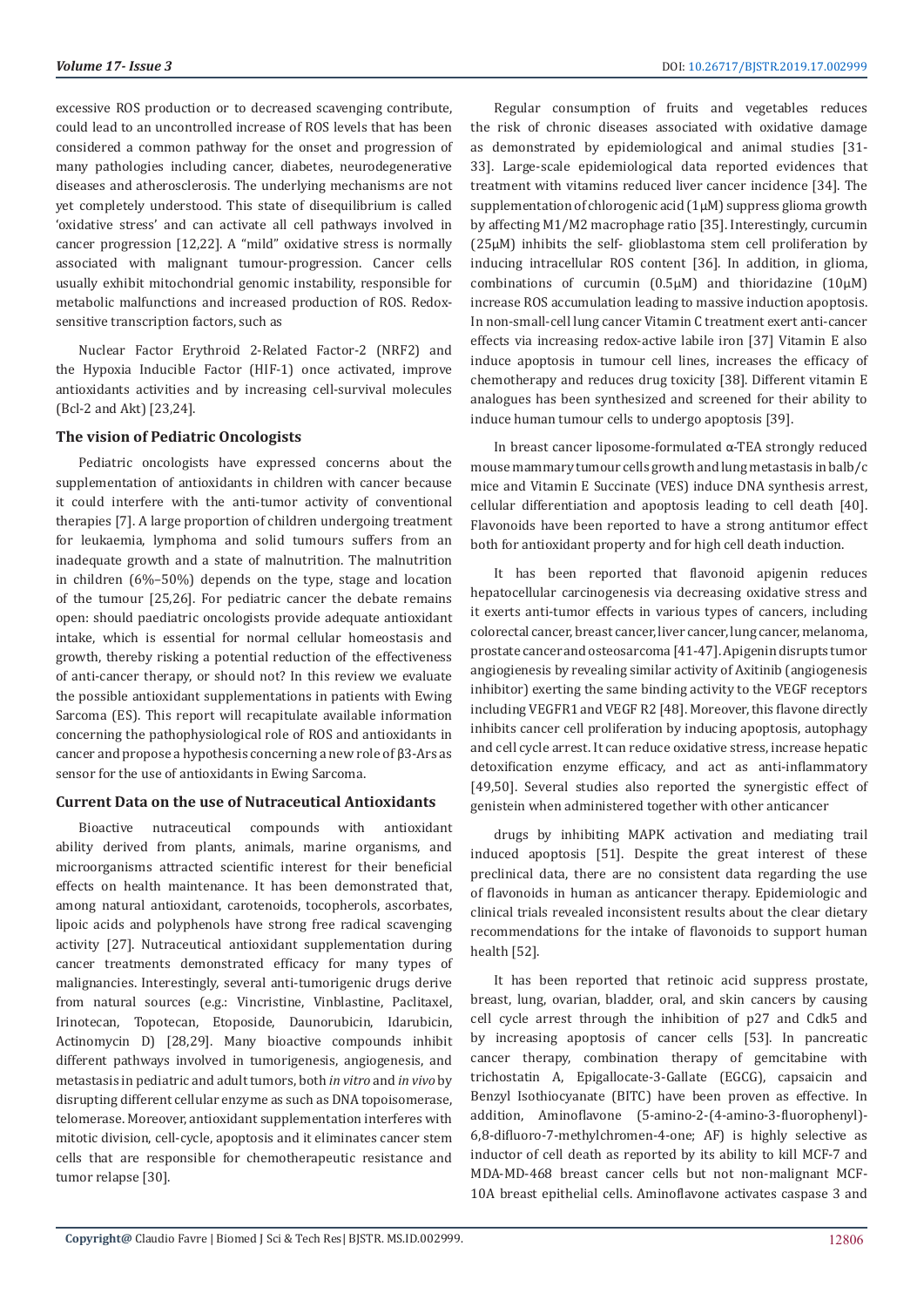increases intracellular ROS levels correlating with induction of apoptosis [54,55]. Literature reported that prooxidant toxicity of flavonoids is considered the principal mechanisms by which they inhibit mitochondrial breathing. Cu2+ and Fe2+ which are present in biological systems modulate prooxidant activity of flavonoids, by improving selective cytotoxicity in cancer cells that contain more copper compared with normal cells [56,57].

However, opposites studies keep increasing evidence that the scavenging effect of ROS is in fact deleterious to cancer patients rather than preventing the risk. In another study, N-Acetylcysteine (NAC), a medication that works by increasing the glutathione levels and vitamin E, was shown to accelerate the tumor progression in a B-RAF and K-RAS induced lung cancer in murine models. These antioxidants promote tumour progression by reducing ROS levels and in turn reduce p53 expression levels that could have induced apoptosis leading to the cell death [58]. The role of antioxidants on fighting ROS damage in tumor cells has been implicated in chemoresistance and poor overall survival of cancer patients. Elevated levels of GSH has been indicated as unfavorable factor for the sensitivity to chemotherapeutic agent, as well as high levels of SOD-2 contribute to cancer progression [59,60]. Vitamin A (25,000 IU) supplement leads to an increased risk of lung cancer changing redox homeostasis states in different cancer cell types [61]. In addition, several other investigations have demonstrated that anti-oxidant nutraceuticals accelerate cancer progession by rendering the tumor cells insensitive to elevation of ROS induced by chemotherapic agent [62,63].

#### **Understanding the Controversy**

The published literature regarding concurrent chemotherapy or radiation with antioxidants reaches a wide variety of conclusions, some showing improved survival and status and others a reduced survival. Many questions remain open: "Do antioxidants affect the efficacy of anticancer agents by improving toxicity in cancer cells? Do antioxidants protect cancer cells from the effect of chemotherapy?" [31]. The controv ersial role of antioxidants during cancer therapy could depend on the antioxidants dose used: a prophylactic or a therapeutic dose, ie. a low or elevated dose respectively. Prophylactic dose protects healthy cells and tumour cells. On the contrary, a therapeutic dose inhibits the growth of cancer cells but not of healthy cells. On the other hand, higher levels of endogenous antioxidants could adverse oxidative stress induced by chemotherapeutic agents especially in younger patients having impaired capacity to deal with oxidative insult due an increased level of malnutrition status [3,64]. Definitely, dietary antioxidant supplements can be considered as "double-edged sword" in cancer treatment, for their ability either to kill cancer cells or protect them.

## **The Redox State in Ewing's Sarcoma Cells**

Ewing`s Sarcoma Family Tumors (ESFTs) are round cell tumors that develop in bone and soft tissues of children and young adults [65]. It is a quite common paediatric malignant tumour, with a frequency of 2% of all childhood cancers [66]. Until now combined chemotherapy regimen, radiotherapy and surgery, remains the only strategy to overcome the disease. At diagnosis, approximately 25- 30% of patients with ES have metastatic disease [67]. It presents

high incidence of local or distant relapse, up to 40% in metastatic setting. Unfortunately, approximately 20-30% of patients with metastatic or recurrent disease have a poor prognosis even undergoing intensive multi-drug chemoterapy regimen [68]. For patients with localized disease, an intensive multimodal treatment (chemotherapy combined with surgery and/or radiotherapy), achieves a survival rate of approximately 70%. The 10-year survival rate for patients with metastatic disease increased from 16 to 30% after the introduction of multidrug chemotherapy.

Standard chemotherapy includes Adriamicin, Vincristin, Cyclophosphamide and Etoposide. For recurrent disease, only few chemotherapy agents as topotecan and cyclophosphamide, ifosfamide in combination with carboplatin and etoposide, irinotecan and temozolamide showed activity with modest but shortlasting response rate: Patients with metastatic disease often present resistance to chemotherapeutic agents [69].

The origin of ES remain controversial since no precancerous lesions have been described in literature. It is now reported to origin from mesenchymal and neural crest. Over 90% of ES cases present the EWS-FLI1 fusion protein derived from recurrent reciprocal translocations that connect the EWS gene on chromosome 22 with an ETS family gene, either FLI-1 on chromosome 11 or ERG on chromosome 21 [70,71]. EWS-FLI fusion protein is an aberrant protein working as sequence-specific transcription factor leading to neoplastic transformation and tumor progression. Moreover, ES expresses CD99 surface marker, also present in Synovial Sarcoma (SS) and Low-Grade Fibromyxoid Sarcoma (LGFMS). The down regulation of CD99 in human ES cell lines reduced their ability to form tumors and bone metastases in immunodeficient mice and, in vitro, decreased their tumorigenic and metastatic features [72].

Novel therapeutic approaches are needed for metastatic patients resistant to chemotherapy [73]. Preclinical and clinical studies reported drugs targeting EWS-FLI1 fusion protein as small-molecule YK-4-279 that inhibit interaction of EWS-FLI1 and RNA helicase A. Moreover, it has been developed new therapeutic strategy targeting CD99, Vascular Endothelial Growth Factor (VEGF) and its receptor, insulin-like Growth Factor-1 (IGF1) pathways and Mammalian Target of Rapamycin (mTOR), osteoclastic-osteoblastic homeostasis and bone microenvironment, enzymatic pathways (poly ADP- ribose polymerase 1 - PARP1), and GD2 ganglioside pathways [74-78].

Metabolic activity of ES is abnormal with an increased glucose uptake and activation of accelerated glycolysis that provides energy demanded from cancer cells, thus leading to a dysfunction in oxidative phosphorylation activities and redox state imbalance. Therefore, the intracellular redox environment changes rapidly in ES cells. The basis for the growth or the reduction of ES tumour is represented by regulation of ROS production and detoxification balance. Pharmacological approach that decrease cellular antioxidant activity, increasing oxidative stress and inducing of cell death represents one of the most important therapeutic strategy in ES. The antioxidant inhibition strategy has been proposed to enhance the efficacy of chemotherapy as doxorubicin and etoposide which increase generation of ROS and oxidative stress in mitochondria [79]. The majority of conventional drugs used in ES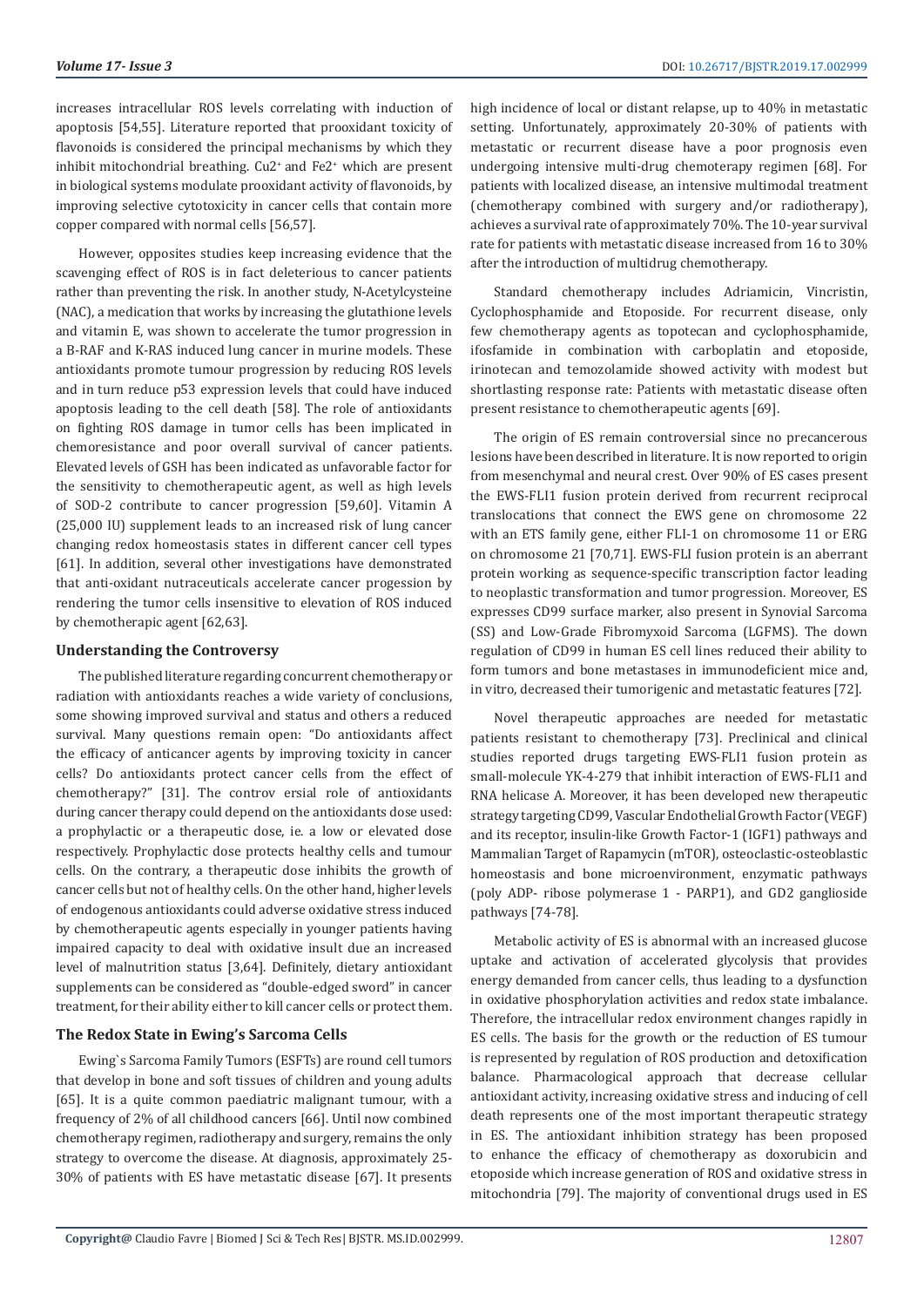affects ROS balance by increasing the level of ROS over the toxic threshold to kill cancer cells. ES cell lines and patients present different response to the induction of cell death by chemotherapic agents depending on different levels of intracellular antioxidants and the different ability to neutralise ROS [80].

Cellular antioxidants are differentially expressed in ES cell lines. GSH in ES plays an important antioxidant role, therefore, depletion of intracellular GSH enhances the efficacy of ROS-production induced by anticancer agents such as fenretinide leading to a massive cell death [80]. In ES the GSH metabolism pathway altered by upregulation of g-glutamyltranspeptidase enzyme is associated with poor prognosis [81,82]. GSH influences multiple cellular processes, including proliferation, cell differentiation and apoptosis, and its altered homeostasis is involved in the aetiology and progression of different type of cancers and other pathologies. In many tumor cells, elevated GSH levels increase the antioxidant ability and the resistance to oxidative stress while the decrease in the GSH/ GSSG ratio, leads to an increased susceptibility to oxidative stress leading to cancer onset and progression. ES cell lines have high GSH/GSSG ratio that maintain a high basal oxidative stress level which increases the expression of different antioxidants [80].

Recent studies in ES have shown that the Glutathione S-Transferases (GSTs), a family of detoxification enzymes, are direct targets for EWS-FLI1 [83]. GSTs are involved in the development of resistance to cancer chemotherapeutic agents by detoxifying many compounds such as doxorubicin and vincristine [59]. Tumors show high levels of GST expression compared to normal tissues. Over expression of MGST4 (membrane-bound GST4) and MGST1 (membrane-bound GST1) predicts a poor response to chemotherapy as doxorubicin and are associated with poor prognosis [81,83]. MGST1, expressed in the endoplasmic reticulum and outer mitochondrial membrane, protects cells and mitochondria maintaining the homeostasis of glutathione peroxidase function [84]. In Ewing sarcoma cells (SKN-MC) catalase inhibition could represent a potential strategy to increase the sensitivity of ES to chemotherapeutic agents [85]. Various strategies have been studied to increase ROS content in ES cells but none of these proved to be efficacious due to an increased antioxidant response overcoming the activity of chemotherapy. Usually, chemotherapeutic agents increase antioxidants as response to mild levels of ROS, rendering the cells less sensitive to chemotherapy.

## **New Insight: β3-AR as Prosurvival Factor under Nutraceutical Antioxidant Treatment**

Recently, β3 adrenergic receptor (β3-AR) becomes incredibly attractive in cancer biology. Literature reports data about the ability of β3-AR to reduce tumour growth and metastases. Hypoxic induction of β3-AR has been recently reported in tumor microenvironment and overexpression of β3-AR has been associated with cancer growth, recruitment of circulating stromal cell precursors to the tumor sites and enhancement of stem cell traits

[86]. The β3-AR antagonist, SR59230A, reduces cell proliferation and induces apoptosis in mouse B16F10 melanoma cells, through a mechanism mediated by inducible isoform of nitric oxide synthase and reduces angiogenesis by inhibiting VEGF secretion. In tumor bearing mice melanoma cell proliferation and tumor vasculature are reduced by intra-tumor injections of SR59230A thus resulting in significant decrease in tumor growth [87].

β3-AR is expressed in bladder, in lymphocytes (at a low level) and in White and Brown Adipose Tissue (WAT, BAT), where its role has been well clarified. β3-AR are involved in adipose tissue morphology and metabolism, administration of selective β3- AR agonist CL- 316,243 increases thermogenesis mediated by Uncoupling Protein 1 (UCP-1) in BAT and lipolysis in WAT [88]. UCPs maintain redox state of the cells in the respiratory chain transport. Over the past decade β3-AR has been proposed as a potential therapeutic target in several pathologies such as cachexia, obesity, diabetes, cardiac disease and in over-active bladder [89], and recent literature reported a new role of β3-AR on cancer progression and dissemination [87].

Interestingly, UCP2 has been shown to control GSH/GSSG in beta pancreatic cells [90]. In particular, as we previously showed in melanoma, β3-AR is expressed on mitochondria driving the activity of UCP-2 and piloting ROS content in the mitochondria [91]. More recently, it has been reported a dual role of β3-AR on antioxidant cell response, it directly inhibits NADPHox activity and induces the expression of catalase. Literature also reported that noradrenaline induces catalytic subunit of Glutamate-Cysteine Ligase Protein (GCLc) thus increasing the intracellular GSH level through stimulation of β3-AR in U-251 MG cells and in mouse astrocytes in primary culture. In this work is reported that β3-AR induces GSH synthesis in glioma cells thus maintaining GSH homeostasis [92,93]. Interestingly, most of the nutraceutical compounds increase β3-AR levels, potentially driving an antioxidant response and cell survival trough activation of ERK or inhibiting the apoptotic process.

In 1997 was revealed that there is connections between ROS production and UCPs activity in experiments where an inhibitor of UCP1, GDP, increases ∆ψ and ROS production [94]. It has also been reported that ROS production and their levels are correlated with UCPs activation superoxide mediated [95]. Administration of several nutraceutical compounds differentially affect cell survival and apoptosis in ES cells. Specifically, here we report that the ES tumor cells A673 treated with Curcumin, Retinoic Acid, 8-Gingerol and Genistein exhibited reduced viability if compared with A673 cells treated with Capsaicin, Ascorbic Acid, Formononetin and Flavon where the treatment did not affect cell viability (Figures 1A&1B). Moreover, the intracellular expression of mitochondrial ROS remained at low levels in ES cells treated with prosurvival antioxidants and increased in the cells treated with antioxidants that are able to reduce cell viability (Figures 2A&2B). Interestingly, the treatments that that do not affect cell viability up regulated the expression of β3-AR and the treatment that decreased cell viability strongly down regulated β3-AR (Figures 3A&3B).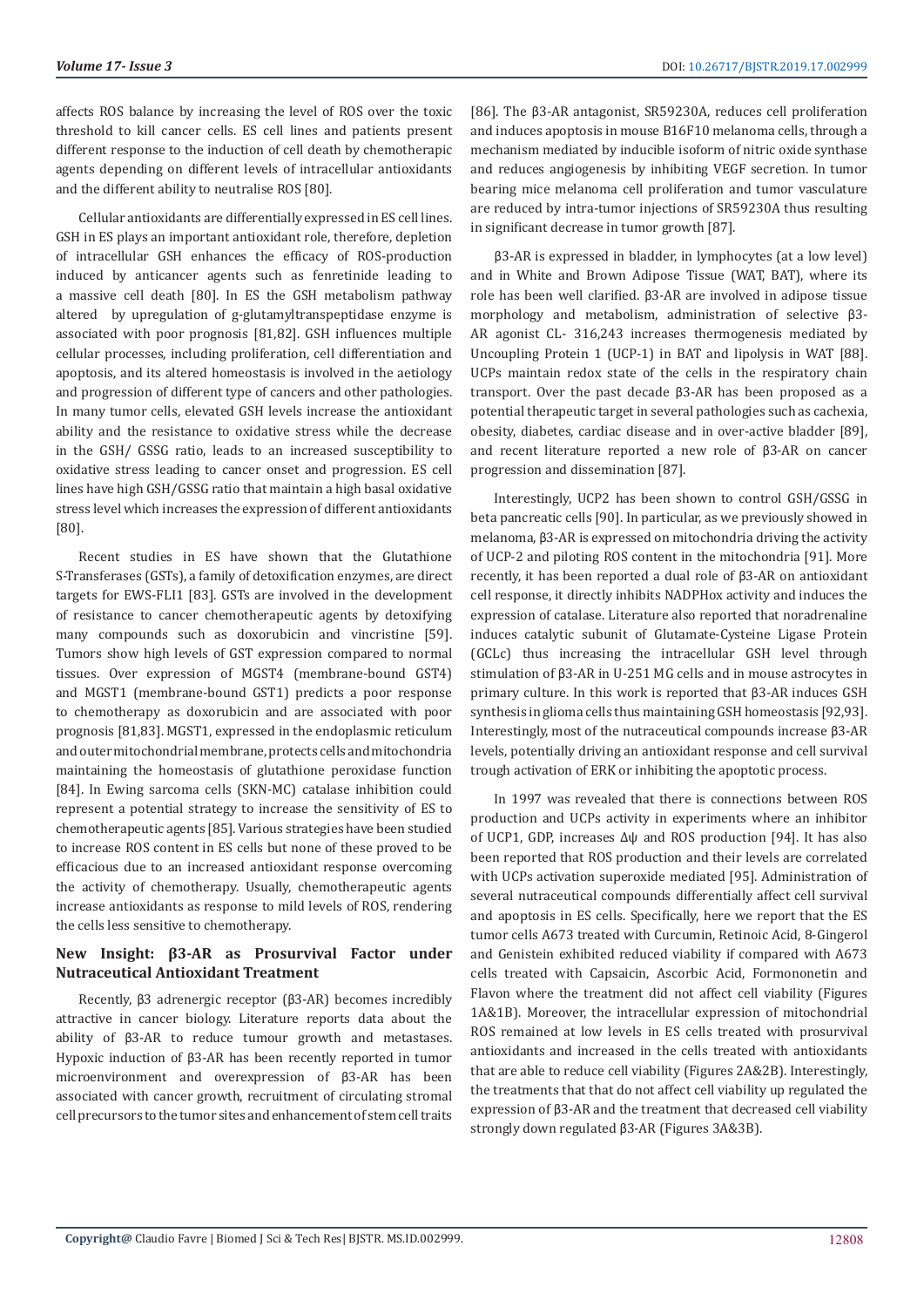

**Figure 1:** MTT survival analysis in A673 ES cells treated with different nutraceutical; A) Treatments with Ascorbic Acid (20µM, 5 µM, 1mM), Flavon (100nM, 1µM, 10µM, 20µM), Capsaicin (1µM, 10µM, 20µM, 50µM), Formononetin (10µM, 20µM, 50µM) that did not affect cells viability. B) Treatments with Curcumin (10µM, 20µM, 50µM), Retinoic Acid (10µM, 20µM, 50µM), Gingerol (10µM, 20µM, 50µM) and Genistein (10µM, 20µM, 50µM), that reduced cells viability. NS: not significant. P values for treatments: ∗P <0.05, ∗∗P < 0.01, and ∗∗∗P < 0.001.



**Figure 2:** Mitochondrial ROS measurement in A673 ES cells treated with different nutraceuticals; A) Decrease of mtROS levels after treatments with Ascorbic Acid (20µM, 50µM, 1mM), Flavon (100nM, 1µM, 10µM, 20µM), Capsaicin (1µM, 10µM, 20µM, 50µM), Formononetin (10µM, 20µM, 50µM). B) Increase of mtROS levels after treatments with Curcumin (10µM, 20µM, 50µM), Retinoic Acid (10µM, 20µM, 50µM), Gingerol (10µM, 20µM, 50µM) and Genistein (10µM, 20µM, 50µM). NS: not significant. P values for treatments: ∗∗∗P < 0.001.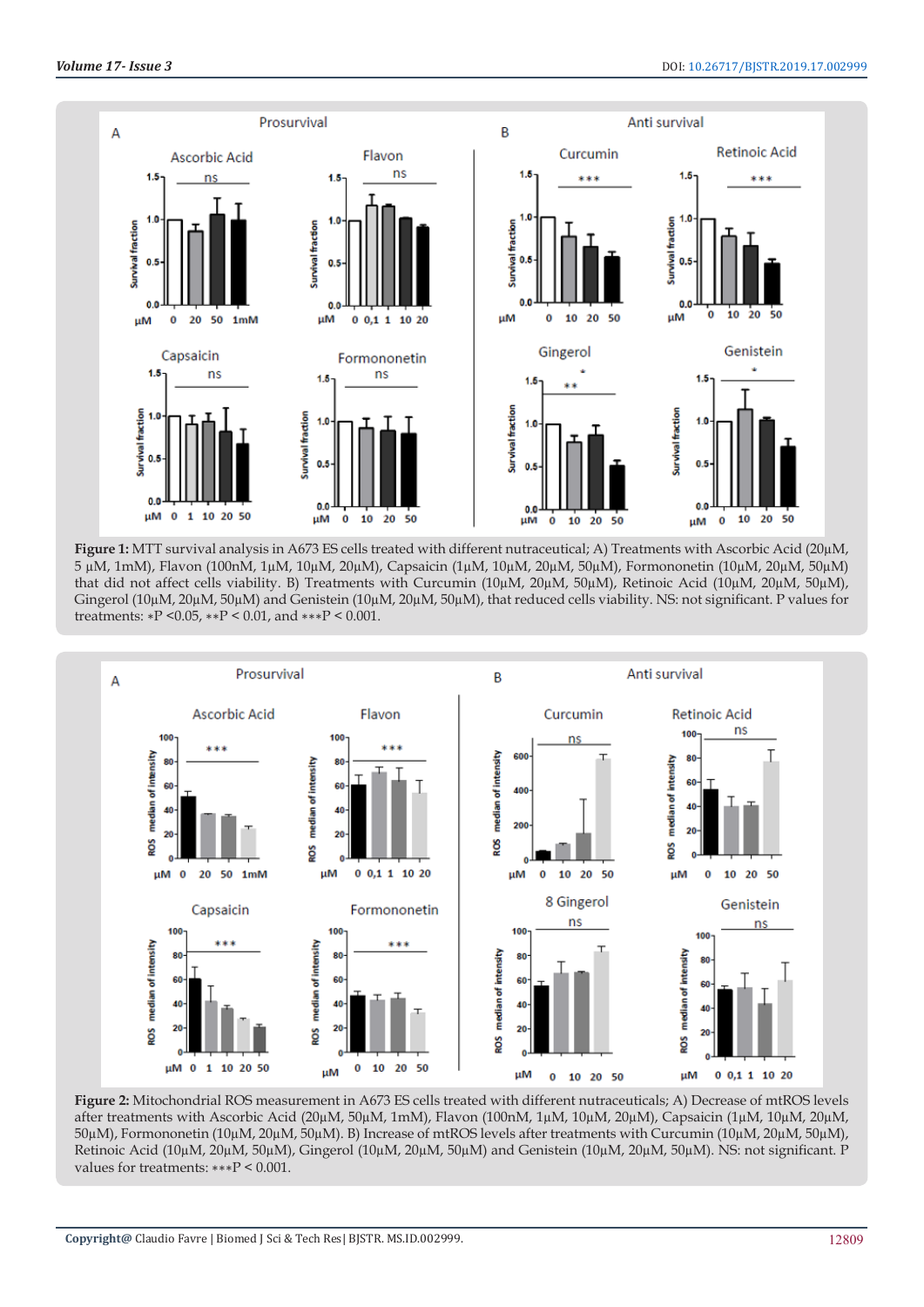

**Figure 3:** Western Blotting analysis of β3-AR expression after treatment with different nutraceuticals. A) Up-regulation of β3-AR expression after treatment with nutraceuticals that do not affect cells viability: Ascorbic Acid 1mM, Flavon 20µM, Capsaicin 50µM, Formononetin 50µM. B) Down regulation of β3-AR levels after treatment with nutraceuticals that reduce cells viability: Curcumin 50µM, Retinoic Acid 50µM, Gingerol 50µM and Genistein 50µM. β actin is shown as loading control.

Since β3-AR is expressed in the mitochondria, it could drive mitochondrial bioenergetics and the redox state of the cells driving or not cell death under nutraceuticals treatment. Here we identified the β3-AR receptor as the main regulator of the cellular response to oxidative stress in the cells under different micronutrients treatment. It works as sensor for ROS control in ES cells by driving or not cells antioxidant response and cell death. Since β3- AR antagonism lead to massive cell death, inhibiting β3-AR in these cells could dramatically increase the ROS levels by toxic threshold leading to cell death by inhibiting the antioxidant response of the cells.

Since we previously reported that β3-AR antioxidant activity is mediated by UCP-2 protein expression in melanoma, it works as mediator for the elevation of endogenous antioxidants activity of the cells. Here, we report that β3-AR could control the redox state of the cells working as ROS sensor, driving cells to life or to death. It could be possible that this activity is linked to mitochondria bioenergetics function.

## **Materials and Methods**

#### **Cell Cultures**

Human Ewing Sarcoma (ES) cells A673 were cultured in 100mm plates in DMEM high glucose medium (4.5 g/L) supplemented with 10% Fetal Bovine Serum (FBS), 5% of L- glutammin, 5% of penicillin and streptomycin (1%) and were mantained at 37°C in a 5% CO $_2$  humidified atmosphere incubator. Cells were usually stored in liquid nitrogen in a freezing solution, containing 95% complete DMEM and 5% Dimethyl Sulfoxide (DMSO) and then plated in petri p100. For defrosting, the vials were rapidly brought to 37°C by immersion in the thermostat bath, then centrifuged to remove the toxic DMSO from the cells, re-suspended in DMEM high glucose FBS 10% and appropriately plated. Sub-confluent cells

were detached from plate with trypsin-enzyme after aspirating the medium and after one wash with the Phosphate Buffered Saline (PBS) to eliminate medium and serum residues. Then DMEM high glucose was added and the cell suspension obtained was counted and plated in fresh DMEM high glucose with appropriate dilutions. Hypoxic experiment were performed in hypoxic incubator at 1% of  $O_2$  atmosphere.

## **Cell Treatments**

A673 ES cells were plated to reach 70% confluence in complete high glucose DMEM medium. After 24h the medium was removed, the cells were washed in PBS solution, and finally starved overnight with starvation medium, without FBS, in order to promote cell's entry into a quiescent G0 phase, thereby better evaluating cells responsiveness to exogenous treatments. The consequent morning, cells were treated with a single dose of Apigenin at the concentrations of 10, 20, 50 µM and subsequently left in incubator for 24h, then collected for the experiments. Apigenin was dissolved in dymethylsulphoxide 2,7 mg/ml to obtain a final concentration stock of 10mM, then appropriate dilutions from the stock solution were made for treatments.

## **MTT Assay**

The effect of Apigenin on cell viability was detected by MTT assay. A673 cells were transferred into a 96-wells plate at a density of 10 x  $10<sup>3</sup>$  cells/well in 150 $\mu$ l DMEM complete. A673 cells were incubated with various doses of Apigenin (10µM, 20µM, 50µM) for 24 and 48h separetely. A total of 10µl of MTT was added to each well and incubated under darkness for 1h at 37°C. Then culture medium was removed and 150µl of DMSO was added to each well. The intensity of absorbance was detected at 570nm using a dualbeam microplate reader.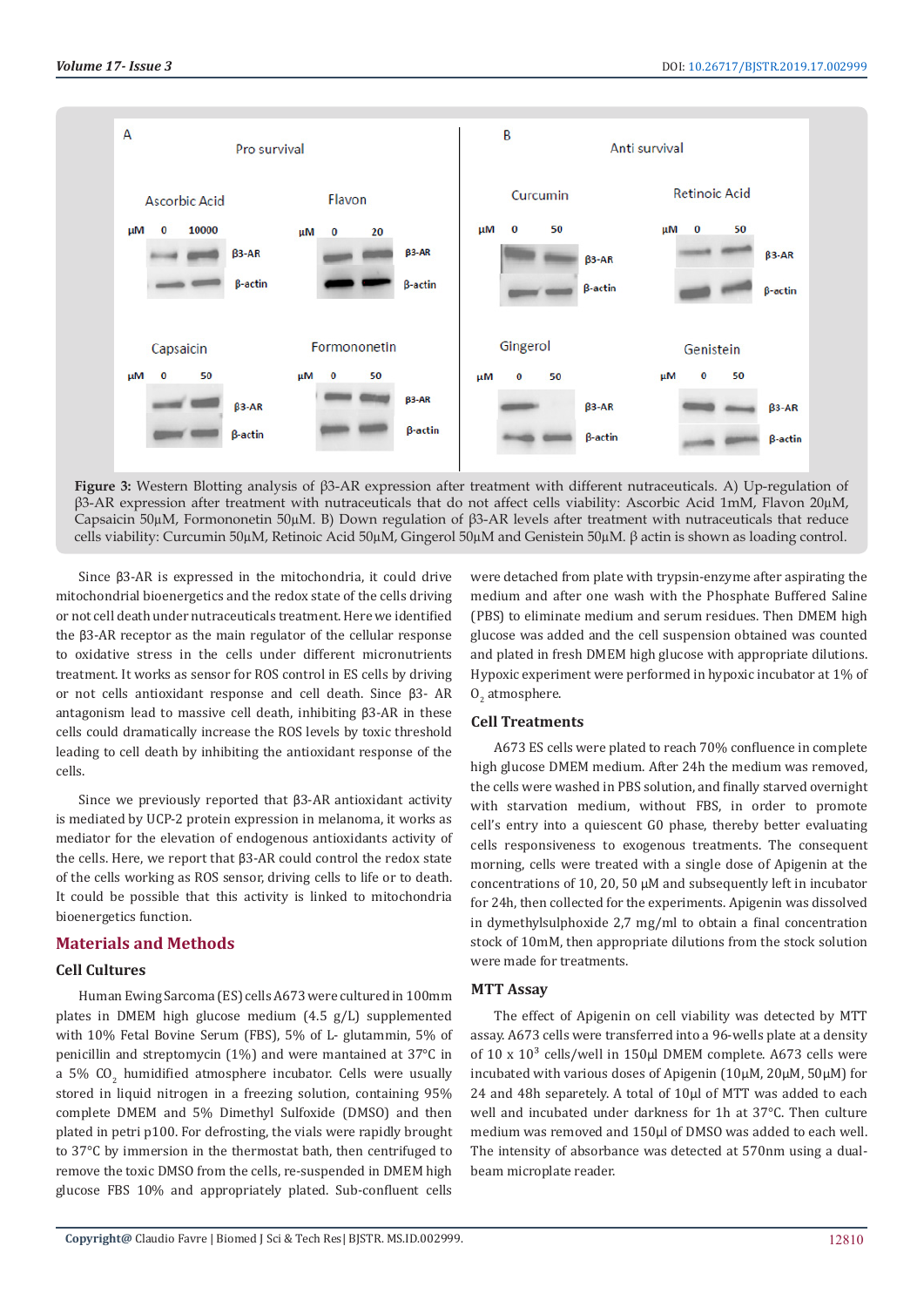#### **Glutathione Fluorometric Assay Kit**

For the detection of reduced Glutathione (GSH) the Glutathione Fluorometric Assay Kit (BioVision) was used, following the manufacturer instructions.

#### **MitoSOX and Live/Dead Cells Assays**

For the intracellular ROS measurements, A673 cells plated into 24-wells plates at a density of  $10 \times 10^4$  cells in 1ml complete high glucose DMEM medium, were treated with Apigenin as described above. After 3, 6, 24h of treatment, cells were stained with 1µl of MitoSOX reagent at concentration of 2.5µM. After 15 minutes of incubation at room temperature under darkness, cells were washed with PBS, detached with 250µl of accutase buffer, spinned at 1300 rpm for 5 minutes and pellet was resospended in 101µl of live/ dead cells mix (Viobility 488/520 Fixable Dye previously prepared following the protocol). Cells were incubated under darkness for 10 minutes and were washed with 1ml of PBS, spinned at 1300 rpm for 5 minutes and pellet was resospended in 300µl of PBS and then evaluated by flow citometry for MitoSOX-PE reagent.

#### **Western Blot**

After homogenization and protein quantifiation, samples were subjeceted to SDS-PAGE and Western Blot analysis. Subsequently PVDF membranes were incubated for 1 hour in slow agitation at room temperature in a blocking solution of non-fat dry milk 2% and Tween PBS 0,05% in order to avoid the formation of unspecific ties. Membranes were then incubated with primary antibody: β3-adrenergic receptor (Abcam), Catalase (Abcam), Superoxide dismutase-2 (Santa Cruz), Txnip (Life Technologies), β-actin (Santa Cruz). The primary antibody was added generally in a concentration of 1:1000 and incubated, in shaking, over- night at 4°C. The next day membranes were washed th ree times with a washing solution containing PBS 1X and Tween 0.1% in order to remove unbound primary antibody in excess. Then, the specific secondary antibody, which was conjugated with Horseradish Peroxidase (HPR), was added, in a dilution of 1:5000 in milk and incubated for 1 hour. Chemiluminescent protein's revelation was carried out with ECL reagent and developing of blots was carried out by Chemidoc Imaging System (Bio-Rad). To verify the application of equal amounts of protein, the intensity of the corresponding protein bands of interest was normalized on the β-actin bandfor each sample.

#### **Statistical Analysis**

*In vitro* data are presented as means ± Standard Deviation (SD) from at least three experiments. Results were normalized versus control expression levels. Statistical analysis was performed using Graph Pad Prism software (GraphPad, San Diego CA, USA) by One-Way Analysis Variance (ANOVA), followed by Bonferroni post hoc analysis.

### **Conclusion**

*In vitro* and *in vivo* data suggest that many nutraceutical antioxidants can enhance or reduce the effects of cytotoxic therapy by differentially altering the intracellular redox state and can promote cells proliferation and malignant progression.

Therefore, the use of antioxidants especially in paediatric patients, which are constantly under uncertain nutritional status, remains questionable.

In this review we hypothesize that supplement of determined antioxidants and nutrients can contribute to raise the health status of young patients affected by ES only when nutraceutical supplementation inhibits β3-AR expression. Could antioxidants and β3-AR antagonists be helpful in Ewing Sarcoma? SR5920A could increase oxidative stress clarifying the way for the use of antioxidants to kill cancer cells and maintain the wellness of normal cells where this receptor is expressed at a lower level. Moreover, we showed that SR59230A strongly reduces cancer cell viability, demonstrating that blocking of β3-AR function could represent a novel therapeutic strategy for ES through its ability to reduce antioxidant activity [96].

#### **Acknowledgment**

Thanks to Margherita Nardi and Marina Vignoli for kindly revised the manuscript.

## **References**

- 1. [Vande Creek L, Rogers E, Lester J \(1999\) Use of alternative therapies](https://www.ncbi.nlm.nih.gov/pubmed/9893318) [among breast cancer outpatients compared with the general population.](https://www.ncbi.nlm.nih.gov/pubmed/9893318) [Altern Ther Health Med 5\(1\): 71-76.](https://www.ncbi.nlm.nih.gov/pubmed/9893318)
- 2. [Block KI, Koch AC, Mead MN, Tothy PK, Newman RA, et al. \(2008\)](https://www.ncbi.nlm.nih.gov/pubmed/18623084) [Impact of antioxidant supplementation on chemotherapeutic toxicity: A](https://www.ncbi.nlm.nih.gov/pubmed/18623084) [systematic review of the evidence from randomized controlled trials. Int](https://www.ncbi.nlm.nih.gov/pubmed/18623084) [J Cancer 123\(6\): 1227-1239.](https://www.ncbi.nlm.nih.gov/pubmed/18623084)
- 3. [Singh K, Bhori M, Kasu YA, Bhat G, Marar T \(2018\) Antioxidants as](https://www.ncbi.nlm.nih.gov/pubmed/30166914) [precision weapons in war against cancer chemotherapy induced toxicity-](https://www.ncbi.nlm.nih.gov/pubmed/30166914)[Exploring the armoury of obscurity. Saudi J Pharmac 26: 177-190.](https://www.ncbi.nlm.nih.gov/pubmed/30166914)
- 4. [Velicer CM, Ulrich CM \(2008\) Vitamin and mineral supplement use](https://www.ncbi.nlm.nih.gov/pubmed/18235127) [among US adults after cancer diagnosis: A systematic review. J Clin Oncol](https://www.ncbi.nlm.nih.gov/pubmed/18235127) [26: 665-673.](https://www.ncbi.nlm.nih.gov/pubmed/18235127)
- 5. [Norman H, Butrum R, Feldman E, Heber D, Nixon D, et al. \(2003\) The role](https://www.ncbi.nlm.nih.gov/pubmed/14608116) [of dietary supplements during cancer therapy. J Nutr 133: 3794S-3799S.](https://www.ncbi.nlm.nih.gov/pubmed/14608116)
- 6. [Greenlee H, Kwan M, Kushi L, Song J, Castillo A, et al. \(2012\) Antioxidant](https://www.ncbi.nlm.nih.gov/pubmed/21953120) [supplement use after breast cancer diagnosis and mortality in the Life](https://www.ncbi.nlm.nih.gov/pubmed/21953120) [After Cancer Epidemiology \(LACE\) cohort. Cancer 118: 2048-2058.](https://www.ncbi.nlm.nih.gov/pubmed/21953120)
- 7. [Ladas EJ, Jacobson JS, Kennedy DD, Teel K, Fleischauer A, et al. \(2004\)](https://www.ncbi.nlm.nih.gov/pubmed/14752075) [Antioxidants and cancer therapy: A systematic review. J Clin Oncol 22:](https://www.ncbi.nlm.nih.gov/pubmed/14752075) [517-528.](https://www.ncbi.nlm.nih.gov/pubmed/14752075)
- 8. [Lawenda B, Kelly K, Ladas E, Sagar S, Vickers A, et al. \(2008\) Should](https://www.ncbi.nlm.nih.gov/pubmed/18505970) [supplemental antioxidant administration be avoided during](https://www.ncbi.nlm.nih.gov/pubmed/18505970) [chemotherapy and radiation therapy? J Natl Cancer Inst 100: 773-783.](https://www.ncbi.nlm.nih.gov/pubmed/18505970)
- 9. Conklin [K \(2000\) Dietary antioxidants during cancer](https://www.ncbi.nlm.nih.gov/pubmed/10965514) [chemotherapy: Impact on chemotherapeutic effectiveness and](https://www.ncbi.nlm.nih.gov/pubmed/10965514) [development of side effects. Nutr Cancer 37: 1-18.](https://www.ncbi.nlm.nih.gov/pubmed/10965514)
- 10. [Ladas E, Kelly KM \(2010\) The antioxidant debate. Explore \(NY\) 6\(2\):](https://www.ncbi.nlm.nih.gov/pubmed/20362265) [75-85.](https://www.ncbi.nlm.nih.gov/pubmed/20362265)
- 11. [He L, He T, Farrar S, Ji L, Liu T, et al. \(2017\) Antioxidants maintain cellular](https://www.ncbi.nlm.nih.gov/pubmed/29145191) [redox homeostasis by elimination of reactive oxygen species. Cell Physiol](https://www.ncbi.nlm.nih.gov/pubmed/29145191) [Biochem 44\(2\): 532-553.](https://www.ncbi.nlm.nih.gov/pubmed/29145191)
- 12. [Liou GY, Storz P \(2010\) Reactive oxygen species in cancer. Free Radic Res](https://www.ncbi.nlm.nih.gov/pubmed/20370557) [44\(5\): 479-496.](https://www.ncbi.nlm.nih.gov/pubmed/20370557)
- 13. [Lu J, Holmgren A \(2014\) The thioredoxin antioxidant system. Free Radic](https://www.ncbi.nlm.nih.gov/pubmed/23899494) [Biol Med 66: 75-87.](https://www.ncbi.nlm.nih.gov/pubmed/23899494)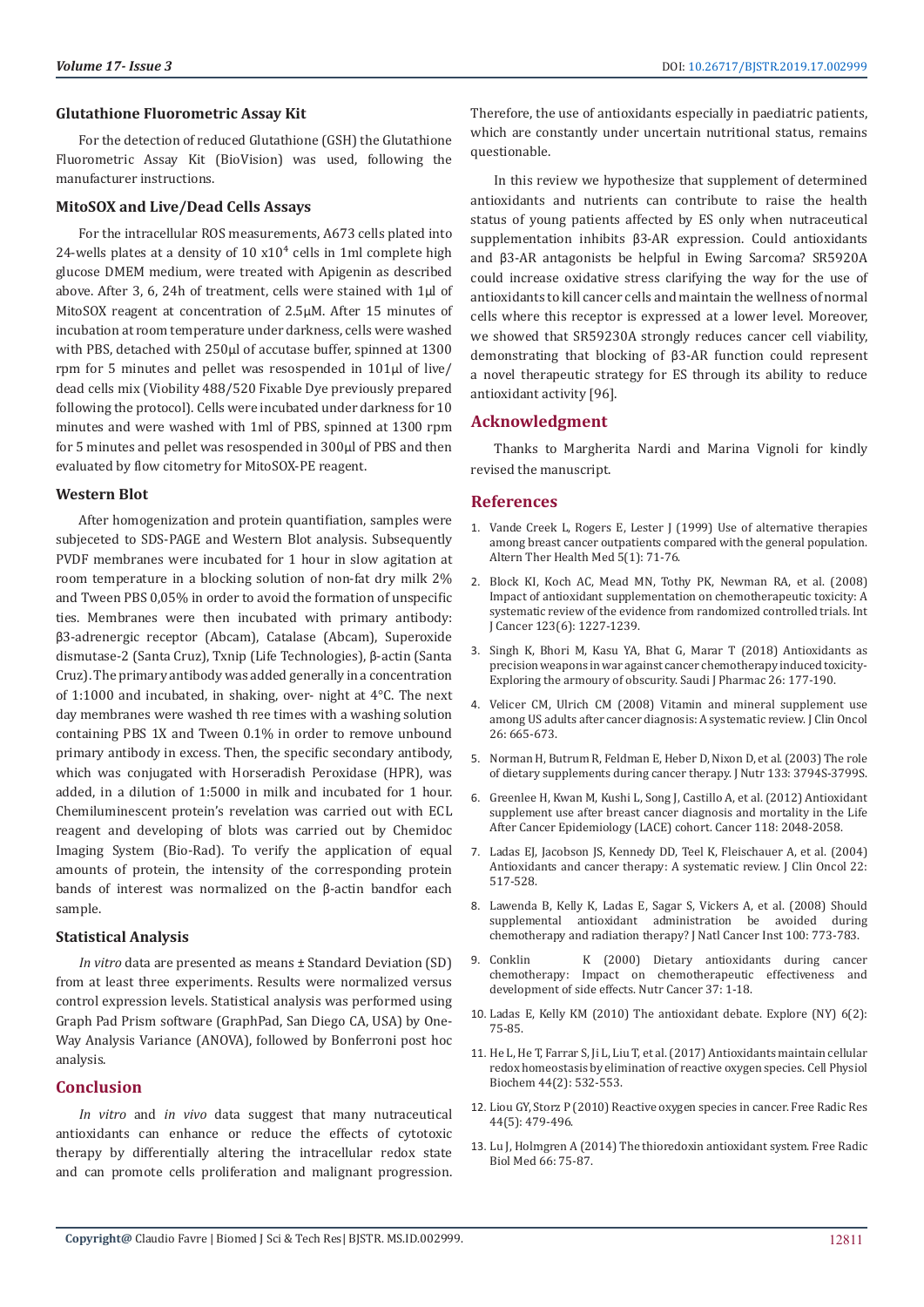- 14. [Hanschmann EM, Godoy JR, Berndt C, Hudemann C, Liling CH](https://www.ncbi.nlm.nih.gov/pubmed/23397885)  [\(2013\) Thioredoxins, glutaredoxins, and peroxiredoxins-molecular](https://www.ncbi.nlm.nih.gov/pubmed/23397885)  [mechanisms and health significance: From cofactors to antioxidants to](https://www.ncbi.nlm.nih.gov/pubmed/23397885)  [redox signaling. Antiox Redox Signal 19: 1539-1605.](https://www.ncbi.nlm.nih.gov/pubmed/23397885)
- 15. [Du Y, Zhang X, Lu J, Holmgren A \(2013\) Thioredoxin 1 is inactivated](https://www.ncbi.nlm.nih.gov/pubmed/24062305)  [due to oxidation induced by peroxiredoxin under oxidative stress and](https://www.ncbi.nlm.nih.gov/pubmed/24062305)  [reactivated by the glutaredoxin system. J Biol Chem 288: 32241-32247.](https://www.ncbi.nlm.nih.gov/pubmed/24062305)
- 16. [Brautigam L, Jensen LD, Poschmann G, Nystrom S, Bannenberg S, et](https://www.ncbi.nlm.nih.gov/pubmed/24277839)  [al. \(2013\) Glutaredoxin regulates vascular development by reversible](https://www.ncbi.nlm.nih.gov/pubmed/24277839)  [glutathionylation of sirtuin 1. Proc Natl Acad Sci USA 110: 20057-20062.](https://www.ncbi.nlm.nih.gov/pubmed/24277839)
- 17. [Peskin AV, Pace PE, Behring JB, Paton LN, Soethoudt M, et al. \(2016\)](https://www.ncbi.nlm.nih.gov/pubmed/26601956)  [Glutathionylation of the active site cysteines of peroxiredoxin 2 and](https://www.ncbi.nlm.nih.gov/pubmed/26601956)  [recycling by glutaredoxin. J Biol Chem 291: 3053-3062.](https://www.ncbi.nlm.nih.gov/pubmed/26601956)
- 18. [Chen JW, Dodia C, Feinstein SI, Jain MK, Fisher AB \(2000\) 1-Cys](https://www.ncbi.nlm.nih.gov/pubmed/10893423)  [peroxiredoxin, a bifunctional enzyme with glutathione peroxidase and](https://www.ncbi.nlm.nih.gov/pubmed/10893423)  [phospholipase A2 activities. J Biol Chem 275: 28421-28427.](https://www.ncbi.nlm.nih.gov/pubmed/10893423)
- 19. [Day AM, Brown JD, Taylor SR, Rand JD, Morgan BA, et al. \(2012\)](https://www.ncbi.nlm.nih.gov/pubmed/22245228)  [Inactivation of a peroxiredoxin by hydrogen peroxide is critical for](https://www.ncbi.nlm.nih.gov/pubmed/22245228)  [thioredoxin-mediated repair of oxidized proteins and cell survival. Mol](https://www.ncbi.nlm.nih.gov/pubmed/22245228)  [Cell 45: 398-408.](https://www.ncbi.nlm.nih.gov/pubmed/22245228)
- 20. Helfinger V, Schrö[der K \(2018\) Redox control in cancer development](https://www.ncbi.nlm.nih.gov/pubmed/29501614)  [and progression. Mol Aspects Med 63: 88-98.](https://www.ncbi.nlm.nih.gov/pubmed/29501614)
- 21. [Di Meo S, Reed TT, Venditti P, Victor VM \(2016\) Role of ROS and RNS](https://www.ncbi.nlm.nih.gov/pubmed/27478531)  [sources in physiological and pathological conditions. Oxid Med Cell](https://www.ncbi.nlm.nih.gov/pubmed/27478531)  [Longev 2016: 1245049.](https://www.ncbi.nlm.nih.gov/pubmed/27478531)
- 22. [Pham Huy LA, He H, Pham Huy C \(2008\) Free radicals, antioxidants in](https://www.ncbi.nlm.nih.gov/pmc/articles/PMC3614697/)  [disease and health. In J Biomed Sci 4\(2\): 89-96.](https://www.ncbi.nlm.nih.gov/pmc/articles/PMC3614697/)
- 23. [Dengler LV, Galbraith M, Espinosa JM \(2014\) Transcriptional regulation](https://www.ncbi.nlm.nih.gov/pubmed/24099156)  [by hipoxia inducible factors. Crit Rev Biochem Mol Biol 49\(1\): 1-15.](https://www.ncbi.nlm.nih.gov/pubmed/24099156)
- 24. [Calvani M, Comito G, Giannoni E, Chiarugi P \(2012\) Time-dependent](https://www.ncbi.nlm.nih.gov/pubmed/23144690)  [stabilization of hypoxia inducible factor-1α by different intracellular](https://www.ncbi.nlm.nih.gov/pubmed/23144690)  [sources of reactive oxygen species. PLoSOne 7\(10\): e38388.](https://www.ncbi.nlm.nih.gov/pubmed/23144690)
- 25. [Donaldson SS, Wesley MN, DeWys WD, Suskind RM, Jaffe N \(1981\) A](https://www.ncbi.nlm.nih.gov/pubmed/7315806)  [study of the nutritional status of pediatric cancer patients. Am J Dis Child](https://www.ncbi.nlm.nih.gov/pubmed/7315806)  [135\(12\): 1107-1112.](https://www.ncbi.nlm.nih.gov/pubmed/7315806)
- 26. [Van Eys J \(1979\) Malnutrition in children with cancer: Incidence and](https://www.ncbi.nlm.nih.gov/pubmed/109183)  [consequence. Cancer 43\(5 Suppl\): 2030-2035.](https://www.ncbi.nlm.nih.gov/pubmed/109183)
- 27. [Watkins R, Wu L, Zhang C, Davis RM, Xu B \(2015\) Natural product-based](https://www.ncbi.nlm.nih.gov/pubmed/26451111)  [nanomedicine: Recent advances and issues. Int J Nanomedicine 10:](https://www.ncbi.nlm.nih.gov/pubmed/26451111)  [6055-6074.](https://www.ncbi.nlm.nih.gov/pubmed/26451111)
- 28. [Rocha AB, Lopes RM, Schwartsmann G \(2001\) Natural products in](https://www.ncbi.nlm.nih.gov/pubmed/11710734)  [anticancer therapy. Curr Opin Pharmacol 1\(4\): 364-369.](https://www.ncbi.nlm.nih.gov/pubmed/11710734)
- 29. [Mann J \(2002\) Natural products in cancer chemotherapy: Past, present](https://www.ncbi.nlm.nih.gov/pubmed/12635177)  [and future. Nat Rev Cancer 2\(2\): 143-148.](https://www.ncbi.nlm.nih.gov/pubmed/12635177)
- 30. [Ferrucci V, Boffa I, De Masi G, Zollo M \(2006\) Natural compounds for](https://www.ncbi.nlm.nih.gov/pubmed/26650503)  [pediatric cancer treatment. Naunyn Schmiedebergs Arch Pharmacol](https://www.ncbi.nlm.nih.gov/pubmed/26650503)  [389\(2\): 131-149.](https://www.ncbi.nlm.nih.gov/pubmed/26650503)
- 31. [Rohenkohl CC, Carniel AP, Colpo E \(2011\) Antioxidants consumption](http://www.scielo.br/scielo.php?script=sci_arttext&pid=S0102-67202011000200004&lng=en&nrm=iso&tlng=en)  [during chemotherapy treatment. ABCD Arq Bras Cir Dig 24\(2\): 107-112.](http://www.scielo.br/scielo.php?script=sci_arttext&pid=S0102-67202011000200004&lng=en&nrm=iso&tlng=en)
- 32. [Boeing H, Bechthold A, Bub A, Ellinger S, Haller D, et al \(2012\) Critical](https://www.ncbi.nlm.nih.gov/pmc/articles/PMC3419346/)  [review: Vegetables and fruit in the prevention of chronic diseases. Eur J](https://www.ncbi.nlm.nih.gov/pmc/articles/PMC3419346/)  [Nutr 51\(6\): 637-663.](https://www.ncbi.nlm.nih.gov/pmc/articles/PMC3419346/)
- 33. [Key TJ \(2011\) Fruit and vegetables and cancer risk. Br J Cancer 104\(1\):](https://www.ncbi.nlm.nih.gov/pmc/articles/PMC3039795/)  [6-11.](https://www.ncbi.nlm.nih.gov/pmc/articles/PMC3039795/)
- 34. [Zhang W, Shu XO, Li H, Yang G, Cai H, et al \(2012\) Vitamin intake and](https://www.ncbi.nlm.nih.gov/pubmed/22811438)  [liver cancer risk: A report from two cohort studies in China. J Natl Cancer](https://www.ncbi.nlm.nih.gov/pubmed/22811438)  [Inst 104\(15\): 1173-1181.](https://www.ncbi.nlm.nih.gov/pubmed/22811438)
- 35. [Xue N, Zhou Q, Ji M, Jin J, Lai F, et al \(2017\) Chlorogenic acid inhibits](https://www.ncbi.nlm.nih.gov/pubmed/28045028)  [glioblastoma growth through repolarizating macrophage from M2 to M1](https://www.ncbi.nlm.nih.gov/pubmed/28045028)  [phenotype. Sci Rep 7: 39011.](https://www.ncbi.nlm.nih.gov/pubmed/28045028)
- 36. [Gersey ZC, Rodriguez GA, Barbarite E, Sanchez A, Walters WM, et al.](https://www.ncbi.nlm.nih.gov/pmc/articles/PMC5292151/) [\(2017\) Curcumin decreases malignant characteristics of glioblastoma](https://www.ncbi.nlm.nih.gov/pmc/articles/PMC5292151/) [stem cells via induction of reactive oxygen species. BMC Cancer 17: 99.](https://www.ncbi.nlm.nih.gov/pmc/articles/PMC5292151/)
- 37. [Schoenfeld JD, Sibenaller ZA, Mapuskar KA, Bradley MD, Wagner BA, et](https://www.ncbi.nlm.nih.gov/pubmed/29069637) al. (2018) Redox active metals and  $H_2O_2$  mediate the increased efficacy [of pharmacological ascorbate in combination with gemcitabine or](https://www.ncbi.nlm.nih.gov/pubmed/29069637) [radiation in pre-clinical sarcoma models. Redox Biol 14: 417-422.](https://www.ncbi.nlm.nih.gov/pubmed/29069637)
- 38. [Lamson DW, Brignall MS \(1999\) Antioxidants in cancer therapy; their](https://www.ncbi.nlm.nih.gov/pubmed/10559547) [actions and interactions with oncologic therapies. Altern Med Rev 4\(5\):](https://www.ncbi.nlm.nih.gov/pubmed/10559547) [304-29.](https://www.ncbi.nlm.nih.gov/pubmed/10559547)
- 39. [Kline K, Yu W, Sanders BG \(2004\) Vitamin E and breast cancer. J Nutr](https://www.ncbi.nlm.nih.gov/pubmed/15570054) [134\(12 Suppl\): 3458S-3462S.](https://www.ncbi.nlm.nih.gov/pubmed/15570054)
- 40. [Schwenke DC \(2002\) Does lack of tocopherols and tocotrienols put](https://www.ncbi.nlm.nih.gov/pubmed/11834215) [women at increased risk of breast cancer? J Nutr Biochem 13\(1\): 2-20.](https://www.ncbi.nlm.nih.gov/pubmed/11834215)
- 41. [Jeyabal PV, Syed MB, Venkataraman M, Sambandham JK, Sakthisekaran](https://www.ncbi.nlm.nih.gov/pubmed/15924350) [D \(2005\) Apigenin inhibits oxidative stress-induced macromolecular](https://www.ncbi.nlm.nih.gov/pubmed/15924350) [damage in N-nitrosodiethylamine \(NDEA\)-induced hepatocellular](https://www.ncbi.nlm.nih.gov/pubmed/15924350) [carcinogenesis in Wistar albino rats. Mol Carcinog 44\(1\): 11-20.](https://www.ncbi.nlm.nih.gov/pubmed/15924350)
- 42. [Xu M, Wang S, Song YU, Yao J, Huang K, et al. \(2016\) Apigenin suppresses](https://www.ncbi.nlm.nih.gov/pubmed/27123066) [colorectal cancer cell proliferation, migration and Invasion via inhibition](https://www.ncbi.nlm.nih.gov/pubmed/27123066) [of Wnt/beta-catenin signaling pathway. Oncol Lett 11: 3075-3080.](https://www.ncbi.nlm.nih.gov/pubmed/27123066)
- 43. [Huang C, Wei YX, Shen MC, Tu YH, Wang CC \(2016\) Chrysin, abundant](https://www.ncbi.nlm.nih.gov/pubmed/27137679) [in Morindacitrifolia fruit water-EtOAc extracts, combined with apigenin](https://www.ncbi.nlm.nih.gov/pubmed/27137679) [synergistically induced apoptosis and inhibited migration in human](https://www.ncbi.nlm.nih.gov/pubmed/27137679) [breast and liver cancer cells. J Agric Food Chem 64: 4235-4245.](https://www.ncbi.nlm.nih.gov/pubmed/27137679)
- 44. [Lee YM, Lee G, Oh TI, Kim BM, Shim DW, et al. \(2016\) Inhibition of](https://www.ncbi.nlm.nih.gov/pubmed/26573871) [glutamine utilization sensitizes lung cancer cells to apigenin-induced](https://www.ncbi.nlm.nih.gov/pubmed/26573871) [apoptosis resulting from metabolic and oxidative stress. Int J Oncol 48:](https://www.ncbi.nlm.nih.gov/pubmed/26573871) [399-408.](https://www.ncbi.nlm.nih.gov/pubmed/26573871)
- 45. [Zhao G, Han X, Cheng W, Ni J, Zhang Y, et al. \(2017\) Apigenin inhibits](https://www.ncbi.nlm.nih.gov/pubmed/28260058) [proliferation and invasion and induces apoptosis and cycle arrest in](https://www.ncbi.nlm.nih.gov/pubmed/28260058) [human melanoma cells. Oncol Rep 37: 2277-2285.](https://www.ncbi.nlm.nih.gov/pubmed/28260058)
- 46. [Gupta S, Afaq F, Mukhtar H \(2002\) Involvement of nuclear factor-kappa](https://www.ncbi.nlm.nih.gov/pubmed/12032841) [B, Bax and Bcl-2 in induction of cell cycle arrest and apoptosis by](https://www.ncbi.nlm.nih.gov/pubmed/12032841) [apigenin in human prostate carcinoma cells. Oncogene 21: 3727-3738.](https://www.ncbi.nlm.nih.gov/pubmed/12032841)
- 47. [Angulo P, Kaushik G, Subramaniam D, Dandawate P, Neville K, et al](https://www.ncbi.nlm.nih.gov/pubmed/28061797) [\(2017\) Natural compounds targeting major cell signaling pathways: a](https://www.ncbi.nlm.nih.gov/pubmed/28061797) [novel paradigm for osteosarcoma therapy. J Hematol Oncol 10: 10.](https://www.ncbi.nlm.nih.gov/pubmed/28061797)
- 48. [Seo EJ, Kuete V, Kadioglu O, Krusche B, Schr](https://www.ncbi.nlm.nih.gov/pubmed/23970927)öder S, et al. (2013) [Antiangiogenic activity and pharmacogenomics of medicinal plants](https://www.ncbi.nlm.nih.gov/pubmed/23970927) [from traditional korean medicine. Evid Based Complement Alternat Med](https://www.ncbi.nlm.nih.gov/pubmed/23970927) [2013: 131306.](https://www.ncbi.nlm.nih.gov/pubmed/23970927)
- 49. [O'Prey J, Brown J, Fleming J, Harrison PR \(2003\) Effects of dietary](https://www.ncbi.nlm.nih.gov/pubmed/14609732) [flavonoids on major signal transduction pathways in human epithelial](https://www.ncbi.nlm.nih.gov/pubmed/14609732) [cells. Biochem Pharmacol 66\(11\): 2075-2088.](https://www.ncbi.nlm.nih.gov/pubmed/14609732)
- 50. [Surh YJ \(2003\) Cancer chemoprevention with dietary phytochemicals.](https://www.ncbi.nlm.nih.gov/pubmed/14570043) [Nat Rev Cancer 3\(10\): 768-80.](https://www.ncbi.nlm.nih.gov/pubmed/14570043)
- 51. [Spagnuolo C, Russo GL, Orhan IE, Habtemariam S, Daglia M, et al. \(2015\)](https://www.ncbi.nlm.nih.gov/pubmed/26178025) [Genistein and cancer: current status, challenges, and future directions.](https://www.ncbi.nlm.nih.gov/pubmed/26178025) [Adv Nutr 6\(4\): 408-419.](https://www.ncbi.nlm.nih.gov/pubmed/26178025)
- 52. [Balentine DA, Dwyer JT, Erdman JW, Ferruzzi MG, Gaine PC, et al. \(2015\)](https://www.ncbi.nlm.nih.gov/pubmed/25854881) [Recommendations on reporting requirements for flavonoids in research.](https://www.ncbi.nlm.nih.gov/pubmed/25854881) [Am J Clin Nutr 101\(6\): 1113-25.](https://www.ncbi.nlm.nih.gov/pubmed/25854881)
- 53. [Chen MC, Hsu SL, Lin Ho, Yang TY \(2014\) Retinoic acid and cancer](https://www.ncbi.nlm.nih.gov/pmc/articles/PMC4265016/) [treatment. Biomedicine 4\(4\): 22.](https://www.ncbi.nlm.nih.gov/pmc/articles/PMC4265016/)
- 54. [Zhang R, Humphreys I, Sahu RP, Shi Y, Srivastava SK \(2008\) In vitro and](https://www.ncbi.nlm.nih.gov/pubmed/19002586) [in vivo induction of apoptosis by capsaicin in pancreatic cancer cells is](https://www.ncbi.nlm.nih.gov/pubmed/19002586) [mediated through ROS generation and mitochondrial death pathway.](https://www.ncbi.nlm.nih.gov/pubmed/19002586) [Apoptosis 13\(12\): 1465-1478.](https://www.ncbi.nlm.nih.gov/pubmed/19002586)
- 55. Callero MA, Loaiza-Pè[rez Al \(2011\) The role of aryl hydrocarbon receptor](https://www.ncbi.nlm.nih.gov/pubmed/22295239) [and crosstalk with estrogen receptor in response of breast cancer cells](https://www.ncbi.nlm.nih.gov/pubmed/22295239) [to the novel antitumor agent benzothiazoles and aminoflavone. In J](https://www.ncbi.nlm.nih.gov/pubmed/22295239) [Breast Cancer 2011: 923250.](https://www.ncbi.nlm.nih.gov/pubmed/22295239)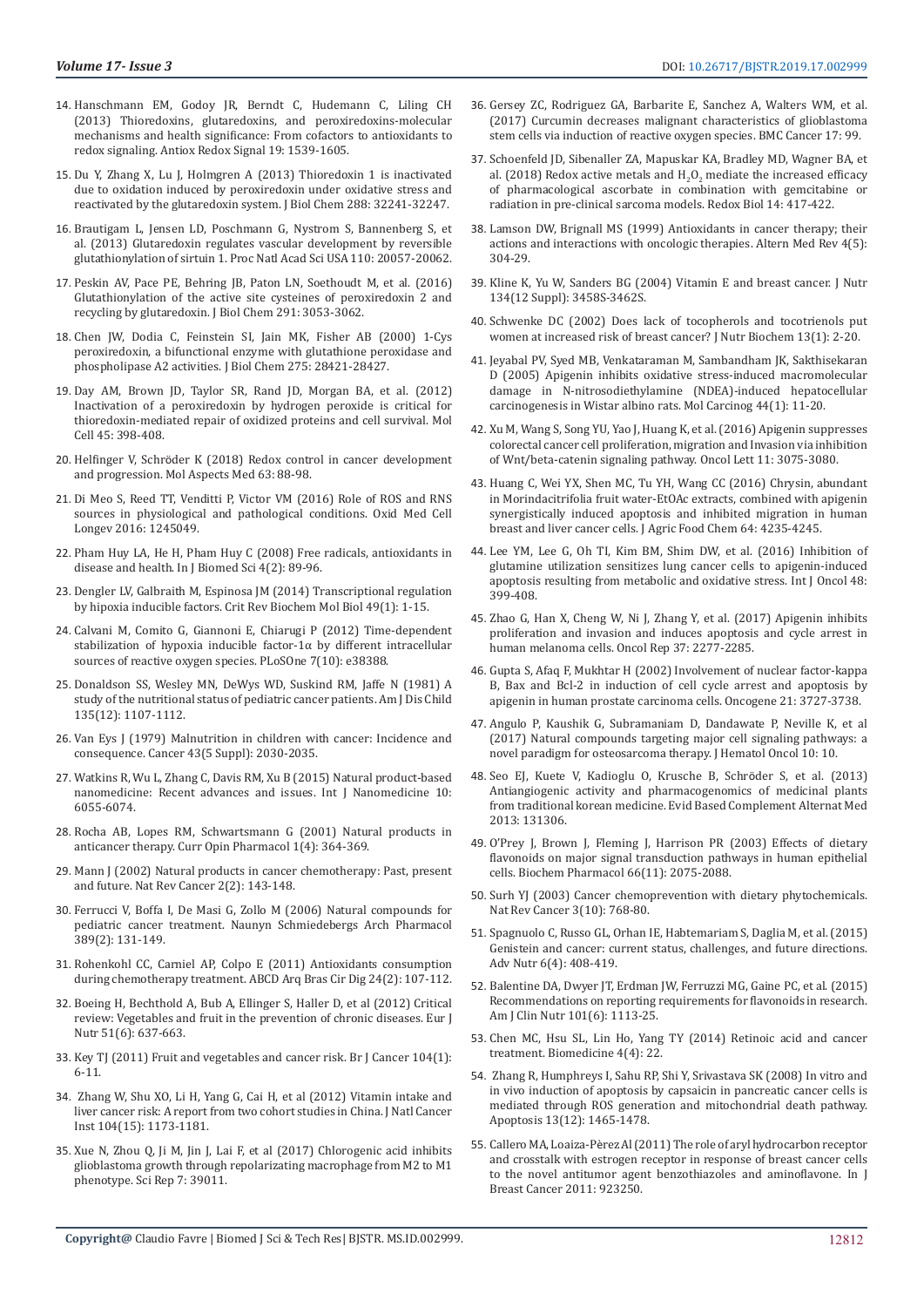- 56. [Eghbaliferiz S, Iranshahi M \(2016\) Prooxidant activity of polyphenols,](https://www.ncbi.nlm.nih.gov/pubmed/27241122)  [flavonoids, anthocyanins and carotenoids: Updated review of](https://www.ncbi.nlm.nih.gov/pubmed/27241122)  [mechanisms and catalyzing metals. Phytother Res 30: 1379-1391.](https://www.ncbi.nlm.nih.gov/pubmed/27241122)
- 57. [Perron NR, Brumaghim JL \(2009\) A review of the antioxidant](https://www.ncbi.nlm.nih.gov/pubmed/19184542)  [mechanisms of polyphenol compounds related to iron binding. Cell](https://www.ncbi.nlm.nih.gov/pubmed/19184542)  [Biochem Biophys 53: 75-100.](https://www.ncbi.nlm.nih.gov/pubmed/19184542)
- 58. [Sarangarajan R, Meera S, Rukkumani R, Sankar P, Anuradha G \(2017\)](https://www.ncbi.nlm.nih.gov/pmc/articles/PMC2703266/)  [Antioxidants: Friend or foe? Asian Pac J Trop Med 10\(12\): 1111-1116.](https://www.ncbi.nlm.nih.gov/pmc/articles/PMC2703266/)
- 59. [Traverso N, Ricciarelli R, Nitti M, Marengo B, Furfaro AL, et al. \(2013\)](https://www.hindawi.com/journals/omcl/2013/972913/)  [Role of glutathione in cancer progression and chemoresistance. Oxid](https://www.hindawi.com/journals/omcl/2013/972913/)  [Med Cell Longev 2013: 972913.](https://www.hindawi.com/journals/omcl/2013/972913/)
- 60. Yi L, Shen H, Zhao M, Shao P, Liu C, et al. (2017) Inflammationmediated SOD-2 upregulation contributes to epithelial -mesenchymal transition and migration of tumor cells in aflatoxin G1-induced lung adenocarcinoma. Sci Rep 7(1): 7953.
- 61. [Omenn GS, Goodman GE, Thornquist MD, Balmes J, Cullen MR, et al.](https://www.ncbi.nlm.nih.gov/pubmed/8901853)  [\(1996\) Risk factors for lung cancer and for intervention effects in CARET,](https://www.ncbi.nlm.nih.gov/pubmed/8901853)  [the beta-carotene and retinol efficacy trial. J Natl Cancer Inst 88\(21\):](https://www.ncbi.nlm.nih.gov/pubmed/8901853)  [1550-1559.](https://www.ncbi.nlm.nih.gov/pubmed/8901853)
- 62. [Sayin VI, Ibrahim MX, Larsson E, Nilsson JA, Lindahl P, et al. \(2014\)](https://www.ncbi.nlm.nih.gov/pubmed/24477002)  [Antioxidants accelerate lung cancer progression in mice. Sci Transl Med](https://www.ncbi.nlm.nih.gov/pubmed/24477002)  [6\(221\): 221.](https://www.ncbi.nlm.nih.gov/pubmed/24477002)
- 63. [Stebbing J, Hart CA \(2011\) Antioxidants and cancer. Lancet Oncol](https://www.ncbi.nlm.nih.gov/pubmed/21968225)  [12\(11\): 996.](https://www.ncbi.nlm.nih.gov/pubmed/21968225)
- 64. [Conklin KA \(2004\) Cancer chemotherapy and antioxidants. J Nutr](https://www.ncbi.nlm.nih.gov/pubmed/15514307)  [134\(11\): 3201S-3204S.](https://www.ncbi.nlm.nih.gov/pubmed/15514307)
- 65. [Kovar H \(1998\) Ewing's Sarcoma and peripheral primitive](https://www.ncbi.nlm.nih.gov/pubmed/9702401)  [neuroectodermal tumors after their genetic union. Curr Opin Oncol](https://www.ncbi.nlm.nih.gov/pubmed/9702401)  [10\(4\): 334-342.](https://www.ncbi.nlm.nih.gov/pubmed/9702401)
- 66. [Riggi N, Stamenkovic I \(2007\) The Biology of Ewing sarcoma. Cancer](https://www.ncbi.nlm.nih.gov/pubmed/17250957)  [Lett 254\(1\): 1-10.](https://www.ncbi.nlm.nih.gov/pubmed/17250957)
- 67. [Balamuth NJ, Womer RB \(2010\) Ewing's sarcoma. Lancet Oncol 11\(2\):](https://www.ncbi.nlm.nih.gov/pubmed/20152770)  [184-192.](https://www.ncbi.nlm.nih.gov/pubmed/20152770)
- 68. Grünewald TG P, Cidre-Aranaz F, Surdez D, Tomazou EM , de Alva E, et al. (2018) Ewing sarcoma. Nat Rev Dis Primers 4(1): 5.
- 69. [Jain S, Kapoor G \(2010\) Chemotherapy in Ewing's sarcoma. Indian J](https://www.ncbi.nlm.nih.gov/pmc/articles/PMC2947722/)  [Orthop 44\(4\): 369-377.](https://www.ncbi.nlm.nih.gov/pmc/articles/PMC2947722/)
- 70. [Delattre O, Zucman J, Plougastel B, Desmaze C, Melot T, et al. \(1992\)](https://www.ncbi.nlm.nih.gov/pubmed/1522903)  [Gene fusion with an ETS DNA-binding domain caused by chromosome](https://www.ncbi.nlm.nih.gov/pubmed/1522903)  [translocation in human tumors. Nature 359\(6391\): 162-5.](https://www.ncbi.nlm.nih.gov/pubmed/1522903)
- 71. [Sorensen PH, Lessnick SL, Lopez-Terrada D, Liu XF, Triche TJ, et al. \(1994\)](https://www.ncbi.nlm.nih.gov/pubmed/8162068)  [A second Ewing's sarcoma translocation, t\(21;22\), fuses the EWS gene to](https://www.ncbi.nlm.nih.gov/pubmed/8162068)  [another ETS- family transcription factor, ERG. Nat Genet 6\(2\): 146-151.](https://www.ncbi.nlm.nih.gov/pubmed/8162068)
- 72. [Pasello M, Manara MC, Scotland K \(2018\) CD99 at the crossroads of](https://www.ncbi.nlm.nih.gov/pubmed/29305692)  [physiology and pathology. J Cell Commun Signal 12\(1\): 55-68.](https://www.ncbi.nlm.nih.gov/pubmed/29305692)
- 73. [Ozaki T \(2015\) Diagnosis and treatment of Ewing of the bone: A review](https://www.ncbi.nlm.nih.gov/pubmed/25691401)  [article. J Orthop Sci 20\(2\): 250-263.](https://www.ncbi.nlm.nih.gov/pubmed/25691401)
- 74. [DuBois SG, Marina N, Glade-Bender J \(2010\) Angiogenesis and vascular](https://www.ncbi.nlm.nih.gov/pubmed/20029966)  [targeting in Ewing sarcoma: A review of preclinical and clinical data.](https://www.ncbi.nlm.nih.gov/pubmed/20029966)  [Cancer 116\(3\): 749-757.](https://www.ncbi.nlm.nih.gov/pubmed/20029966)
- 75. [Lamhamedi-Cherradi SE, Menegaz BA, Ramamoorthy V, Vishwamitra](https://www.ncbi.nlm.nih.gov/pubmed/27576731)  [D, Wang Y, et al. \(2016\) IGF-1R and mTOR blockade: Novel resistance](https://www.ncbi.nlm.nih.gov/pubmed/27576731)  [mechanisms and synergistic drug combinations for ewing sarcoma. J Nat](https://www.ncbi.nlm.nih.gov/pubmed/27576731)  [Cancer Inst 108\(12\): 182.](https://www.ncbi.nlm.nih.gov/pubmed/27576731)
- 76. [Kailayangiri S, Altvater B, Meltzer J, Pscherer S, Leucke A, et al. \(2012\)](https://www.ncbi.nlm.nih.gov/pubmed/22374462)  [The ganglioside antigen G\(D2\) is surface-expressed in Ewing sarcoma](https://www.ncbi.nlm.nih.gov/pubmed/22374462)  [and allows for MHC- independent immune targeting. Br J Cancer 106\(6\):](https://www.ncbi.nlm.nih.gov/pubmed/22374462)  [1123-1133.](https://www.ncbi.nlm.nih.gov/pubmed/22374462)
- 77. [Mancarella C, Scotlandi K \(2018\) IGF system in sarcomas: A crucial](https://www.ncbi.nlm.nih.gov/pubmed/29273680)  [pathway with many unknowns to exploit for therapy. J Mol Endocrinol](https://www.ncbi.nlm.nih.gov/pubmed/29273680)  [61\(1\): T45-T60.](https://www.ncbi.nlm.nih.gov/pubmed/29273680)
- 78. [Vormoor B, Curtin NJ \(2014\) Poly\(ADP-ribose\) polymerase inhibitors in](https://www.ncbi.nlm.nih.gov/pubmed/24840521) [Ewing sarcoma. Curr Opin Oncol 26\(4\): 428-433.](https://www.ncbi.nlm.nih.gov/pubmed/24840521)
- 79. [Zhou S, Starkov A, Froberg MK, Leino RL, Wallace KB \(2001\) Cumulative](https://www.ncbi.nlm.nih.gov/pubmed/11212281) [and irreversible cardiac mitochondrial dysfunction induced by](https://www.ncbi.nlm.nih.gov/pubmed/11212281) [doxorubicin. Cancer Res 61\(2\): 771-777.](https://www.ncbi.nlm.nih.gov/pubmed/11212281)
- 80. [Magwere T, Myatt SS, Burchill SA \(2008\) Manipulation of oxidative stress](https://www.ncbi.nlm.nih.gov/pubmed/18656345) [to induce cell death in Ewing's sarcoma family of tumors. Eur J Cancer](https://www.ncbi.nlm.nih.gov/pubmed/18656345) [44\(15\): 2276-2287.](https://www.ncbi.nlm.nih.gov/pubmed/18656345)
- 81. [Scotlandi K, Remondini D, Castellani G. et al \(2009\) Overcoming](https://www.ncbi.nlm.nih.gov/pubmed/19307502) [resistance to conventional drugs in Ewing sarcoma and identification of](https://www.ncbi.nlm.nih.gov/pubmed/19307502) [molecular predictors of outcome. J Clin Oncol 27\(13\): 2209-2216.](https://www.ncbi.nlm.nih.gov/pubmed/19307502)
- 82. [Bouman L, Sanceau J, Rouillard D, Bauvois B \(2002\)](https://www.ncbi.nlm.nih.gov/pmc/articles/PMC1222621/) γ[-glutamyltranspeptidase expression in Ewing's sarcoma cells: up](https://www.ncbi.nlm.nih.gov/pmc/articles/PMC1222621/)[regulation by interferons. Biochem J 364: 719-724.](https://www.ncbi.nlm.nih.gov/pmc/articles/PMC1222621/)
- 83. [Luo W, Gangwal K, Sankar S \(2009\) GSTM4 is a microsatellite-containing](https://www.ncbi.nlm.nih.gov/pubmed/19718047) [EWS/FLI target involved in Ewing's sarcoma oncogenesis and](https://www.ncbi.nlm.nih.gov/pubmed/19718047) [therapeutic resistance. Oncogene 28\(46\): 4126-4132.](https://www.ncbi.nlm.nih.gov/pubmed/19718047)
- 84. [Johansson K, Jarvliden J, Gogvadze V, Morgenstern R \(2010\) Multiple](https://www.ncbi.nlm.nih.gov/pubmed/20727966) [roles of microsomal glutathione transferase 1 in cellular protection: a](https://www.ncbi.nlm.nih.gov/pubmed/20727966) [mechanistic study. Free Radic Biol Med 49\(11\): 1638-1645.](https://www.ncbi.nlm.nih.gov/pubmed/20727966)
- 85. [Heinzelmann S, Bauer G \(2010\) Multiple protective functions of catalase](https://www.ncbi.nlm.nih.gov/pubmed/20370323) [against intercellular apoptosis-inducing ROS signaling of human tumor](https://www.ncbi.nlm.nih.gov/pubmed/20370323) [cells. Biol Chem 391\(6\): 675-693.](https://www.ncbi.nlm.nih.gov/pubmed/20370323)
- 86. [Calvani M, Pelon F, Comito G, Taddei ML, Moretti S, et al. \(2014\)](https://www.ncbi.nlm.nih.gov/pubmed/25474135) [Norepinephrine promotes tumor microenvironment reactivity through](https://www.ncbi.nlm.nih.gov/pubmed/25474135) β3-adrenoreceptors [during melanoma progression. Oncotarget 6\(7\):](https://www.ncbi.nlm.nih.gov/pubmed/25474135) [4615-4632.](https://www.ncbi.nlm.nih.gov/pubmed/25474135)
- 87. [Dal Monte M, Casini G, Filippi L, Nicchia GP, Svelto M, et al. \(2013\)](https://www.ncbi.nlm.nih.gov/pubmed/23907236) Functional involvement of β[3-adrenergic receptors in melanoma growth](https://www.ncbi.nlm.nih.gov/pubmed/23907236) [and vascularization. J Mol Med \(Berl\) 91\(12\): 1407-1419.](https://www.ncbi.nlm.nih.gov/pubmed/23907236)
- 88. [Bloom JD, Dutia MD, Johnson BD, Wissner A, Burns MG, et al. \(1992\)](https://www.ncbi.nlm.nih.gov/pubmed/1354264) [Disodium \(R,R\)-5-\[2-\[\[2-\(3-chlorophenyl\)-2-hydroxyethyl\]-amino\]](https://www.ncbi.nlm.nih.gov/pubmed/1354264) [propyl\]-1,3-benzodioxole-2,2-dicarboxylate \(CL 316,243\). A potent](https://www.ncbi.nlm.nih.gov/pubmed/1354264) [beta-adrenergic agonist virtually specific for beta 3 receptors. A](https://www.ncbi.nlm.nih.gov/pubmed/1354264) [promising antidiabetic and antiobesity agent. J Med Chem 272\(28\):](https://www.ncbi.nlm.nih.gov/pubmed/1354264) [3081-3084.](https://www.ncbi.nlm.nih.gov/pubmed/1354264)
- 89. Atgiè [C, D'Allaire F, Bukowiecki LJ \(1997\) Role of](https://www.physiology.org/doi/full/10.1152/ajpcell.1997.273.4.C1136/) β1- and β3 [adrenoceptors in the regulation of lipolysis and thermogenesis in rat](https://www.physiology.org/doi/full/10.1152/ajpcell.1997.273.4.C1136/) [brown adipocytes. Am J Physiol 273: C1136-C1142.](https://www.physiology.org/doi/full/10.1152/ajpcell.1997.273.4.C1136/)
- 90. [Donadelli M, Dando I, Dalla Pozza E, Palmieri M \(2015\) Mitochondrial](https://www.ncbi.nlm.nih.gov/pubmed/25805929) [uncoupling protein 2 and pancreatic cancer: A new potential target](https://www.ncbi.nlm.nih.gov/pubmed/25805929) [therapy. World J gastroenterol 21\(11\): 3232-3238.](https://www.ncbi.nlm.nih.gov/pubmed/25805929)
- 91. [Calvani M, Cavallini L, Tondo A, Spinelli V, Ricci L, et al. \(2018\)](https://www.hindawi.com/journals/omcl/2018/6816508/) β3 [adrenoreceptors control mitochondrial dormancy in melanoma and](https://www.hindawi.com/journals/omcl/2018/6816508/) [embryonic stem cells. Oxid Med and Cell Long p. 10.](https://www.hindawi.com/journals/omcl/2018/6816508/)
- 92. [Yoshioka Y, Kadoi H, Yamamuro A, Ishimaru Y, Maeda S \(2015\)](https://www.ncbi.nlm.nih.gov/pubmed/26724392) [Noradrenaline increases intracellular glutathione in human astrocytoma](https://www.ncbi.nlm.nih.gov/pubmed/26724392) [U-251 MG cells by inducing glutamate-cysteine ligase protein via β3](https://www.ncbi.nlm.nih.gov/pubmed/26724392) [adrenoceptor stimulation. Eur J Pharm 772: 51-61.](https://www.ncbi.nlm.nih.gov/pubmed/26724392)
- 93. [Hadi T, Douhard R, Dias AM M, Wendremaire M, Pezz](https://www.ncbi.nlm.nih.gov/pubmed/28723418)è M (2017) Beta3 [adrenergic receptor stimulation in human macrophages inhibits NADPH](https://www.ncbi.nlm.nih.gov/pubmed/28723418) [oxidase activity and induces catalase expression via PPAR](https://www.ncbi.nlm.nih.gov/pubmed/28723418) γ activation. [Biochim Biophys Acta 1854\(10\): 1769-1784.](https://www.ncbi.nlm.nih.gov/pubmed/28723418)
- 94. [Negre-Salvayre A, Hirtz C, Carrera G, Cazenave R, Troly M, et al. \(1997\) A](https://www.ncbi.nlm.nih.gov/pubmed/9271366) [role for uncoupling protein-2 as a regulator of mitochondrial hydrogen](https://www.ncbi.nlm.nih.gov/pubmed/9271366) [peroxide generation. FASEB J 11: 809-815.](https://www.ncbi.nlm.nih.gov/pubmed/9271366)
- 95. [Echtay KS, Roussel D, St-Pierre J, Jekabsons MB, Cadenas S, et al. \(2002\)](https://www.ncbi.nlm.nih.gov/pubmed/11780125) [Superoxide activates mitochondrial uncoupling proteins. Nature 415:](https://www.ncbi.nlm.nih.gov/pubmed/11780125) [96-99.](https://www.ncbi.nlm.nih.gov/pubmed/11780125)
- 96. [Drisko JA, Chapman J, Hunter VJ \(2003\) The use of antioxidants with](https://www.ncbi.nlm.nih.gov/pubmed/12672707) [first-line chemotherapy in two cases of ovarian cancer. J Am Coll Nutr](https://www.ncbi.nlm.nih.gov/pubmed/12672707) [22\(2\): 118-123](https://www.ncbi.nlm.nih.gov/pubmed/12672707).